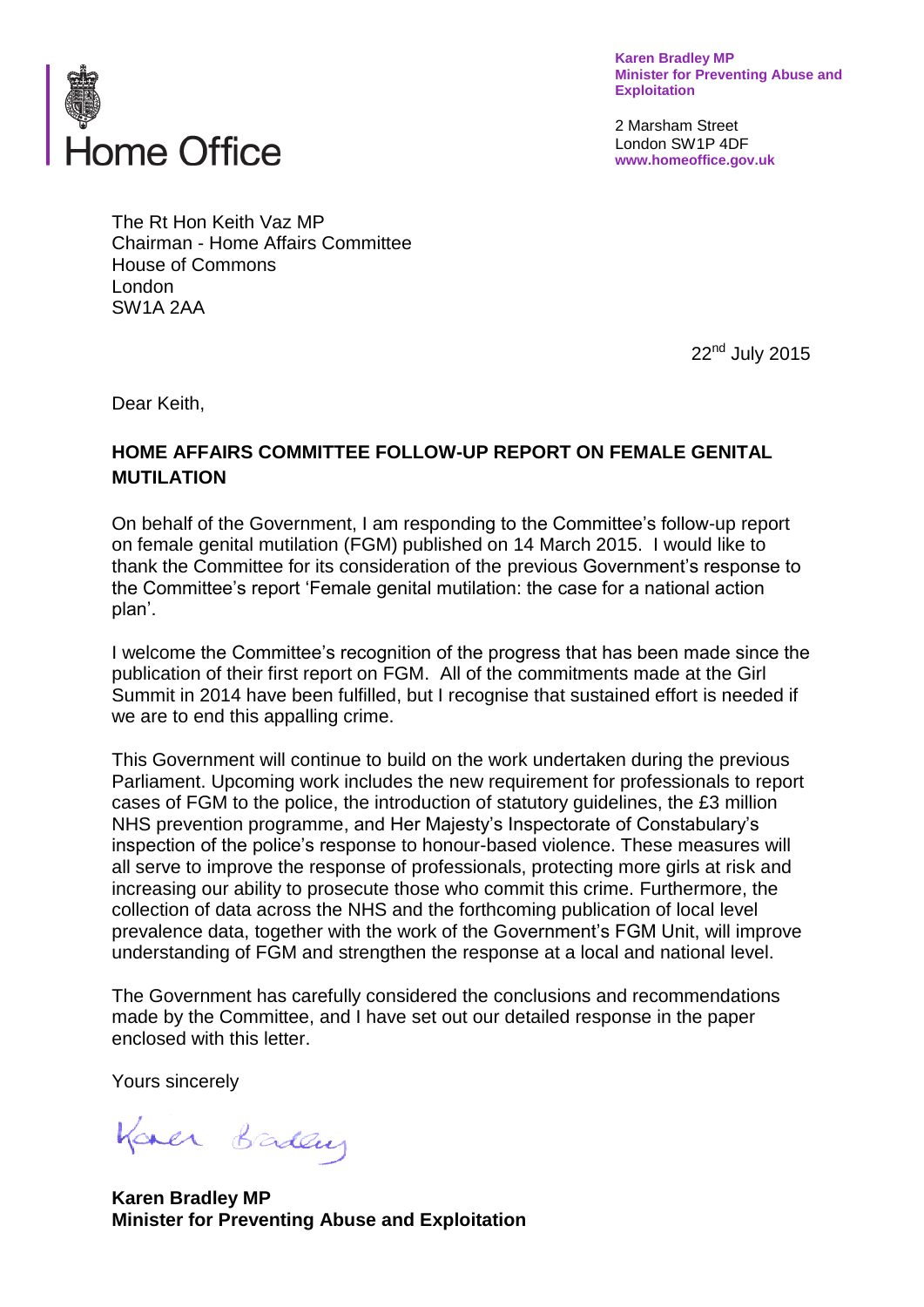# **The Government response to the House of Commons Home Affairs Committee report:** *Female Genital Mutilation: follow-up,* **published 14 March 2015 Raising the profile of FGM**

**Conclusion / recommendation 1 -** *The work that has been done by the media, politicians and most importantly by survivors and campaigners has raised the profile of FGM, so that many more people are aware of this horrendous form of child abuse. However, it is still the case that there have been no successful prosecutions for FGM in the UK in the last 20 years. This record is lamentable. The message must be repeated clearly: the practice of FGM is abominable and it must be challenged wherever it is found. A sustained campaign will increase awareness among professionals of the training that is available to them, and direct victims of FGM to the support services that are provided.*

The Government recognises that continued work is needed to raise awareness of FGM among professionals.<sup>1</sup> A programme of work to improve response of healthcare professionals to FGM is being carried out as part of the Department of Health's £3m FGM Prevention Programme in partnership with NHS England. This includes:

- a package of guidance materials for NHS staff enabling them to respond to FGM more effectively;
- the publication of FGM patient information leaflets in a range of languages;
- new content on the NHS Choices FGM website
- awareness-raising roadshows:

1

- an FGM Resource pack including training DVD, sent directly to all GPs in England; and
- Jane Ellison wrote to NHS chief executives and Chairs of Clinical Commissioning Groups in July 2015 to raise awareness of the imminent 'cutting season', and what health must do to support women and girls.

Furthermore, the programme delivered five FGM e-learning sessions, developed by Health Education England and expert clinicians, which are available to all NHS staff on the eLearning for Healthcare national training platform.<sup>2</sup>

The introduction of statutory multi-agency guidelines on FGM will require professionals to have a good understanding of how to safeguard those at risk and support victims. The guidelines will be developed in consultation with professionals, community organisations and survivors. They will help to support effective training of frontline professionals and a more effective multi-agency response

The Government's FGM Unit is providing outreach support to local areas and working to raise awareness of resources available to professionals, including training, best practice examples and information on legislation and policy.

The Government recognises that increasing awareness of professionals needs to happen in parallel with increased awareness among communities. As a result of the

 $1$  While the UK Government retains responsibility for crime and policing matters in Wales, many of the local delivery partners who work together towards combating FGM in Wales work within areas that are devolved. These include health, education and local government services. Given the interdependencies between devolved and non-devolved elements of our approach to tackling FGM, we continue to ensure information and best practice is shared with the Welsh Government and we are committed to working with the delivery partners in Wales to ensure a consistent approach in tackling this issue.<br><sup>2</sup>. As has the is a developd matter in Wales, the Waleh Covernment is taking fanyord its summar r As health is a devolved matter in Wales, the Welsh Government is taking forward its own programme of work with NHS Wales to tackle FGM.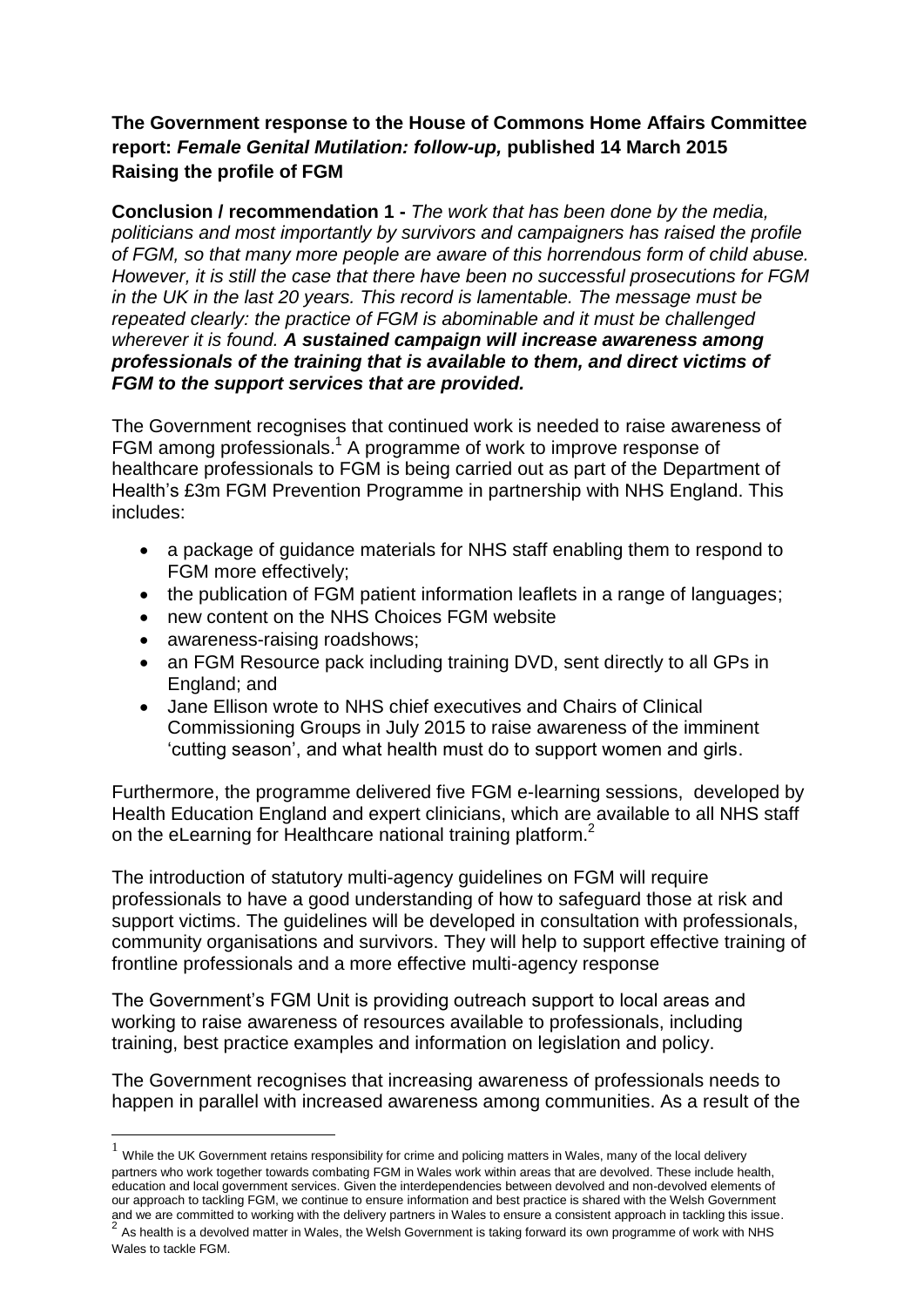£370,000 funding provided by the Home Office, the Department for Communities and Local Government (DCLG) and the Government Equalities Office (GEO) to support projects preventing FGM and other forms of honour-based violence, 29 community prevention projects have been set up giving local people the resources to undertake work to change attitudes and keep girls safe. This work has varied from training for teachers, to awareness sessions in local mosques, from the establishment of a new national website for, and by, young people giving information about how to prevent FGM, to debunking myths which prevent victims accessing services. Evaluation of these projects is currently taking place. DCLG's network of community champions is established and is operating in London, Bristol, Manchester and Birmingham. Champions are working with local people to address the myths that sustain FGM and to help keep girls safe. An evaluation of this network is being carried out. DCLG has worked with communities to secure over 350 signatures from leaders of every major faith in the UK to a declaration making clear that no faith condones FGM. Work to maintain this momentum will be carried out through engagement with the Government's FGM stakeholder group, and through the FGM Unit's outreach work.

The new mandatory reporting duty for FGM, introduced through the Serious Crime Act 2015, will lead to a greater number of victims being identified to the police and social services. Even in advance of the introduction of mandatory reporting there has been an increase in the number of police investigations – for example, between January and November 2014, West Midlands Police saw 118 reports of suspected FGM, a significant increase from the 25 they received in 2012. While these investigations may have not resulted in prosecutions, the police have stressed how they have supported a robust safeguarding response which has helped to protect those at risk.

## **Prosecuting FGM**

**Conclusion / recommendation 2** - *The Committee welcomed the first prosecution under the Female Genital Mutilation Act 2003 brought by the DPP a few days before she was to appear before the Committee as part of our first report into FGM. The first prosecution under the Act was a problematic case: it was not a "classic" example of primary FGM involving a child, and the defence argued successfully that the defendant's actions were clinically indicated and were in the best interests of the patient.* 

*In Heartlands Hospital in Birmingham alone, 1,500 cases of FGM were recorded over the last five years, with doctors seeing six patients who have undergone the procedure each week. There seems to be a chasm between the amount of reported cases and the lack of prosecutions. Someone, somewhere is not doing their job effectively. The DPP informed the Committee that she could only prosecute on the basis of evidence, the police said that they could only investigate on the basis of referral, and the health professionals told us that they could not refer cases because their members were not fully trained and aware of the procedure. While agencies play pass the parcel of responsibility, young girls are being mutilated every hour of every day. This is deplorable. We wish to see more prosecutions brought and convictions secured. This barbaric crime which is committed daily on such a huge scale across the UK cannot continue to go unpunished.*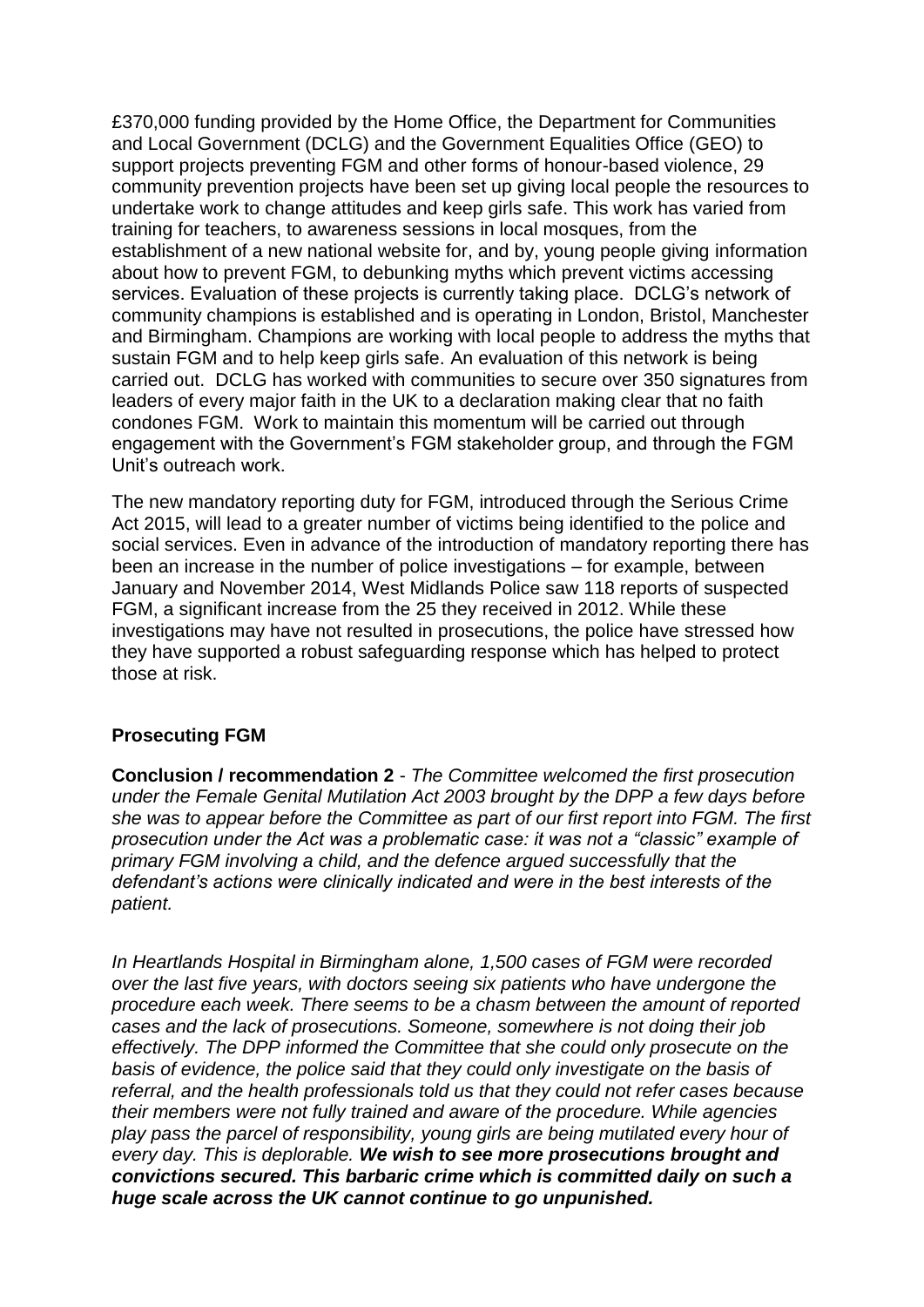The Government shares the Committee's desire to see more prosecutions brought and convictions secured for this horrific crime. Through provisions in the Serious Crime Act 2015, the law on FGM has been strengthened in ways which we hope will help to break down the barriers to prosecution. For example, the Crown Prosecution Service (CPS) had highlighted a small number of cases where a prosecution for FGM committed abroad could not be brought because those involved were not, at the material time, permanent UK residents as previously defined in the FGM Act 2003. So we have extended the reach of the extra territorial offences in the 2003 Act to habitual (as well as permanent) UK residents to remove that restriction. Providing life-long anonymity for victims of alleged offences of FGM will hopefully encourage more victims to come forward and report offences. The new offence of failing to protect a girl from risk of FGM makes those responsible for the girl answerable in law for how the FGM happened and may reduce the need for the girl to give evidence in court - something which young and vulnerable victims may be reluctant or scared to do. And the introduction of mandatory reporting, should, as the Committee has recognised, help to bring about further prosecutions.<sup>3</sup>

A post case review of the first prosecution took place and lessons learned have been disseminated to FGM lead prosecutors.

The CPS has also published revised legal guidance in June 2015 to reflect the legislative changes in the Serious Crime Act 2015. Joint FGM training for prosecutors and police for all CPS areas and their respective police forces has been delivered to ensure that they have the skills and knowledge to improve the response to FGM to lead to successful investigations and prosecution.

All CPS Areas have agreed local protocols with their local police forces setting out the arrangements for investigation and prosecution of FGM. The protocols also outline how they will raise awareness through local community events. Lead prosecutors appointed for each CPS Area are involved in community engagement work with relevant community leaders to educate and help prevent FGM in the first instance.

Important though it is that offences of FGM should not go unpunished, prosecution after the fact does not relieve the victim of the offence from a lifetime of pain and discomfort. That is why the 2015 Act also includes provision for Female Genital Mutilation Protection Orders (FGMPOs), to enable those afraid of being subjected to FGM, or friends and family members of those at risk, to apply for an order to put the potential victim under the protection of the court. FGMPOs were commenced on 17 July, in time for the school summer holidays.

As part of the Department of Health's prevention programme, new, more detailed, data on FGM is now being collected across the NHS. This data will be available from October this year and will provide more information on where and when FGM took place so we can get a better understanding of the scale of the crime taking place within the UK  $<sup>4.5</sup>$ </sup>

 3 The UK Government is working with the Welsh Government on the implementation of the Serious Crime Act 2015.

<sup>&</sup>lt;sup>4</sup> It should be noted, however, that many cases of FGM recorded by the NHS will have taken place before the women concerned were UK residents. Whilst we do not dispute that a crime has taken place, as the Committee will appreciate, it is not within our jurisdiction to investigate such cases.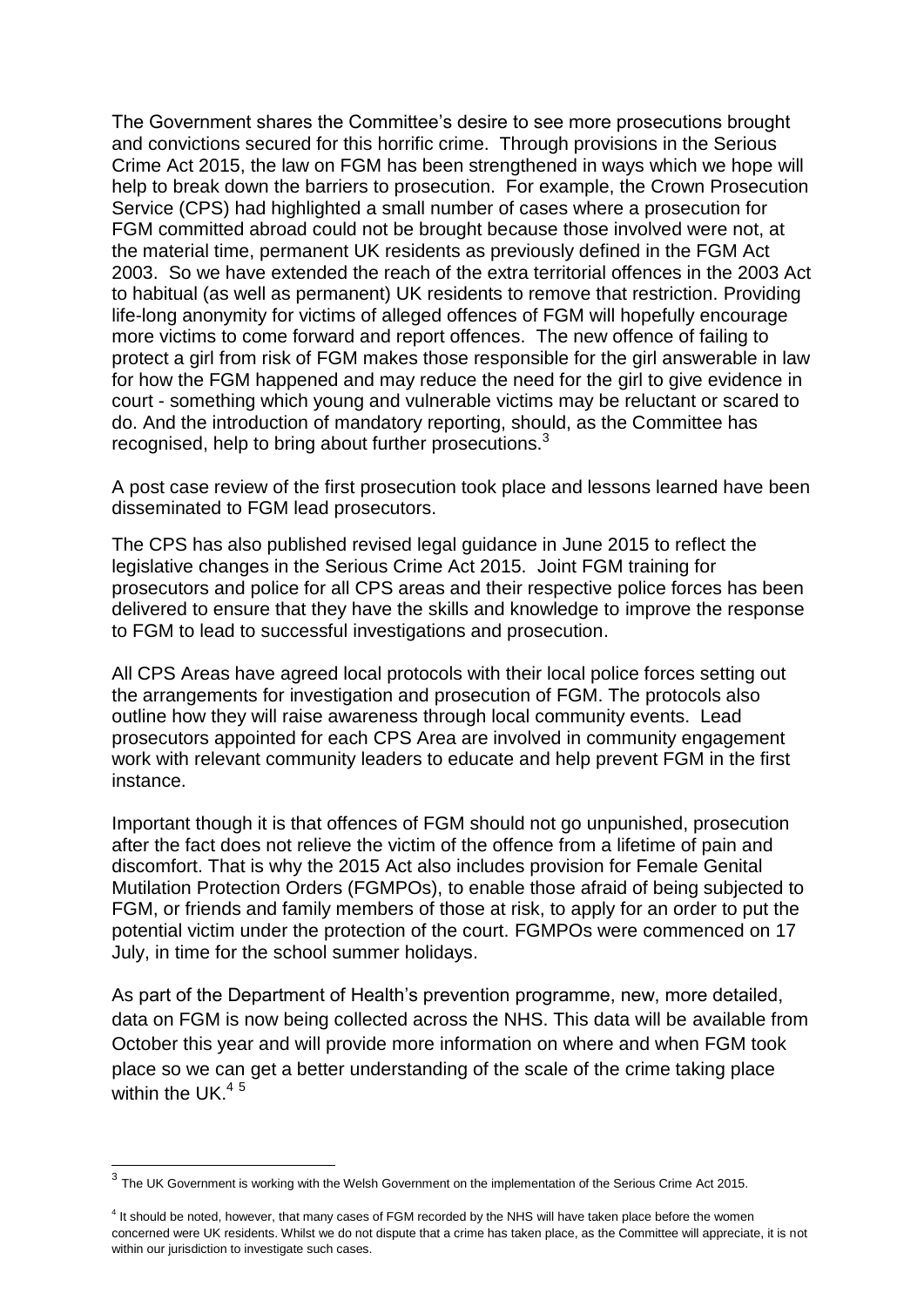## **Female genital cosmetic surgery**

**Conclusion / recommendation 3 -** *Despite the Government's assurances that there is no ambiguity in the law relating to female genital cosmetic surgery, our evidence demonstrates that the police, midwives and campaigners would all like to see greater clarity on this point. We cannot tell communities in Sierra Leone and Somalia to stop a practice which is freely permitted in Harley Street. We recommend that the Government amend the Female Genital Mutilation Act 2003 in order to make it very clear that female genital cosmetic surgery would be a criminal offence.*

The Government does not accept that FGM being forced on a girl in Sierra Leone and genital surgery taking place in Harley Street (or elsewhere) are the same issue. FGM is child abuse, whereas there can be genuine therapeutic reasons for genital surgery.

We therefore believe that it would be disproportionate to make all female genital cosmetic surgery illegal. The law needs to allow for legitimate surgeries which are necessary for a woman's or girl's physical or mental health, or for purposes connected with labour or birth. That is what the Female Genital Mutilation Act 2003 does.

There may be some circumstances in which surgery is necessary for those purposes. We are of the opinion that such surgery would not normally be described as 'cosmetic', but should be called medically-indicated female genital surgery. However, we are aware some private providers describe this as 'cosmetic' or female genital cosmetic surgery (FGCS).

The Royal Colleges of Obstetricians and Gynaecologists are clear in their guidelines, published 10 July 2015, that '**All surgeons who undertake FGCS must take appropriate measures to ensure compliance with the FGM Acts'.**  This highlights that cases of FGCS may not be legal. Surgeons, whether they are members of a professional body or not, need to make sure that whenever they perform what they describe as FGCS, they have a medically-indicated justification meeting the requirements of the FGM Act. That is why the Act does not make FGCS a specific criminal offence. The Government's view is that the current legal framework strikes the right balance and we have no plans to amend the 2003 Act specifically to prohibit FGCS.

## **Safeguarding at-risk girls**

<u>.</u>

**Conclusion / recommendation 4 -** *Doctors and health workers are in the front line in the fight against FGM. We do not believe that enough is being done by the Royal Colleges to encourage their members to report cases of FGM. Given the recent prosecution there may be an even greater reluctance to do so, however, we consider that it is imperative that the Royal College of GPs inform every single doctor about this practice and give them an indication of where adequate training can be provided.*

<sup>&</sup>lt;sup>5</sup> As health is a devolved matter in Wales, the Welsh Government is taking forward its own programme of work with NHS Wales to tackle FGM.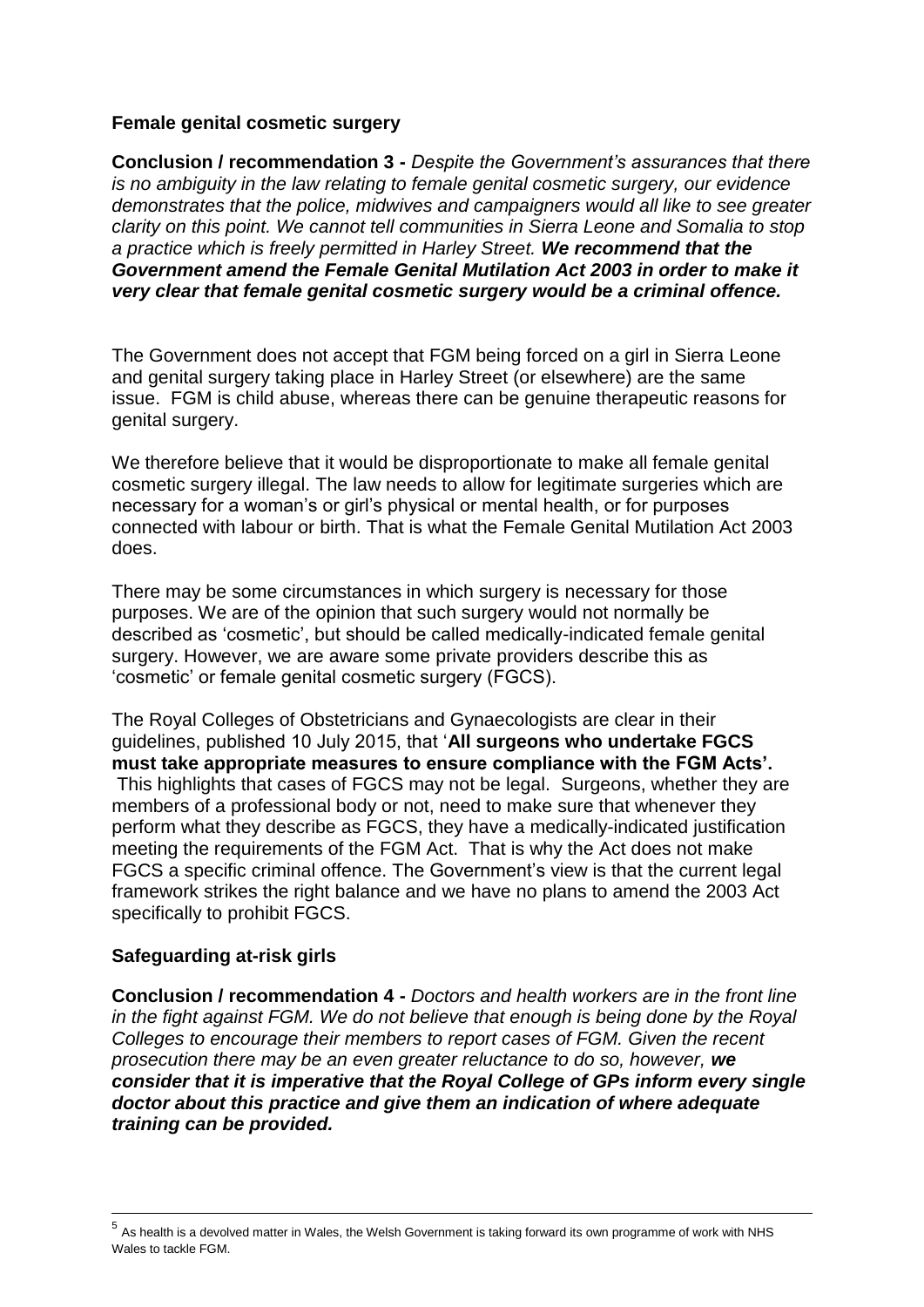Health professionals are indeed key to safeguarding girls from this extremely dangerous criminal act, and to both commissioning and providing specialist care and support for women living with the damaging health consequences of FGM.

The Department of Health has worked in conjunction with the Royal College of GPs (RCGP) to develop key FGM products for health professionals. They provided input to the FGM Information Pack for GPs which the Department of Health sent to every General Practice in England at the beginning of June. The RCGP took part in the multi-agency development of the *"FGM Risk and Safeguarding Guidance for Professionals*" document and the content of the five e-learning sessions for health professionals, commissioned by the Department and created by Health Education England.<sup>6</sup>

The statutory guidelines on FGM, which will be developed in consultation with healthcare professionals, will clearly set out the new legal duties on frontline professionals to report cases of FGM to the police.

## **Government action since June 2014**

<u>.</u>

**Conclusion / recommendation 5 -** *We welcome the steps that the Government have taken to strengthen the law related to FGM. In particular, we welcome the provision in the Serious Crime Act to introduce mandatory reporting of FGM, by healthcare professionals, teachers and social care workers, to the police. This should help to bring about further prosecutions, sending a strong message both in the UK and overseas. However, it remains unclear what would happen in the event that a professional should fail to make a report. We recommend that the Government set out the sanctions that may apply when a professional has failed to meet their duty, which should range from compulsory training to a criminal offence for intentional or repeated failures.*

Where professionals fail to comply with the duty, this will be dealt with in accordance with existing disciplinary procedures. Given that these, in health, may include General Medical Council and Nursing and Midwifery Council fitness to practice proceedings, there can be a wide variety of recommendations made as to suitable action which may include re-training, supervision or other measures. The proceedings will consider whether action is needed if the clinician may be putting the safety of patients, or the public's confidence in doctors, at risk. This approach is in line with the approach favoured by the vast majority of respondents to the consultation and will ensure that appropriate sanctions are imposed, in accordance with the individual circumstances of the case. The Government expects employers and the professional regulators to pay due regard to the seriousness of breaches of the duty.

**Conclusion / recommendation 6 -** *We commend the work done by Jane Ellison MP in the Department of Health to spearhead their work against FGM. This has produced results and significant funding for a programme aimed at health professionals. We urge the Home Office to follow this example, and step up to the mark by providing funds for the tireless campaigners such as Leyla Hussein and Alimatu Dimonekene.*

 $^6$  As health is a devolved matter in Wales, the Welsh Government is taking forward its own programme of work with NHS Wales to tackle FGM.